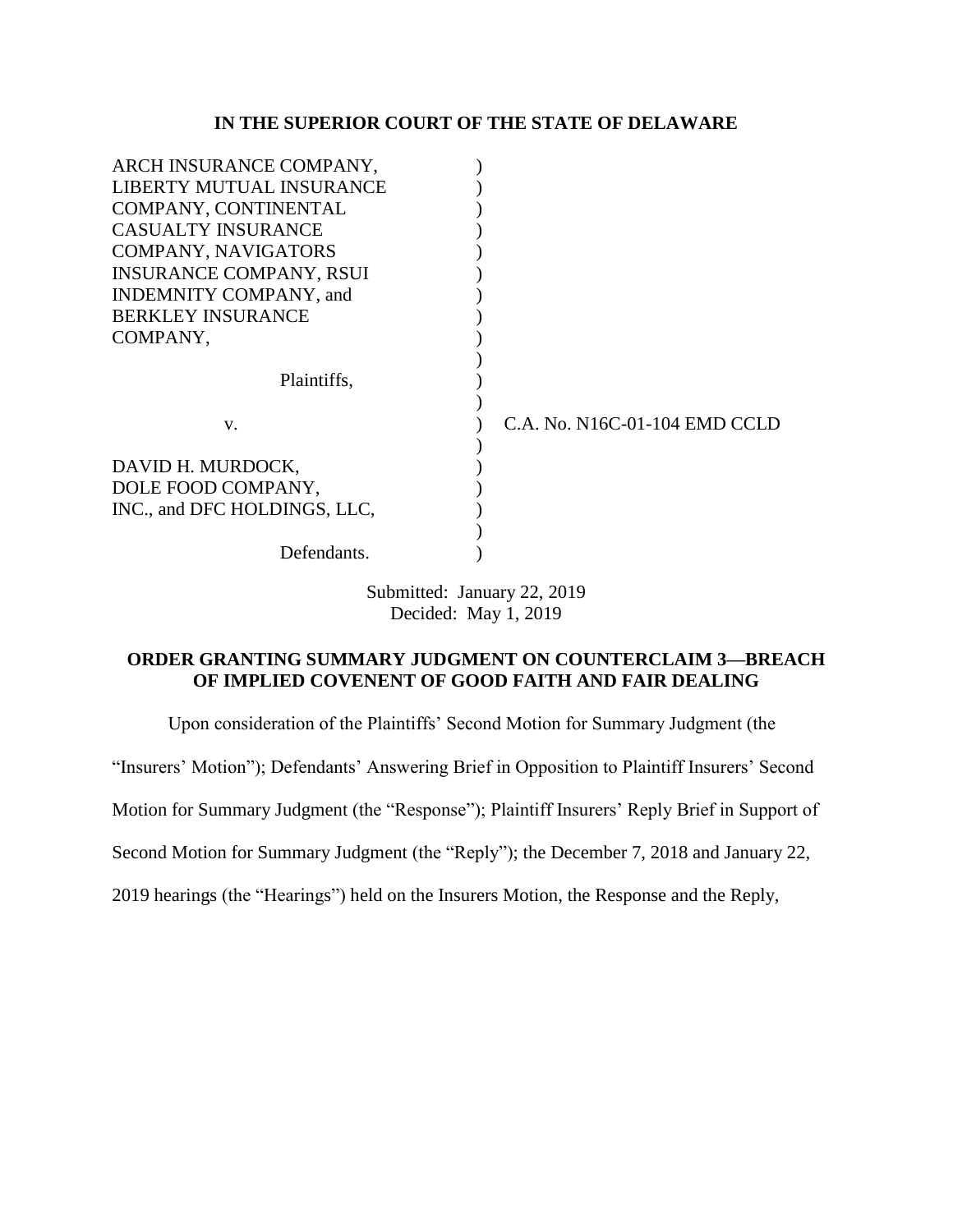#### **BACKGROUND**

## **THE SHAREHOLDER LITIGATIONS**

Shareholders of Dole Food Company, Inc. ("Dole") sued several defendants including David Murdock, who owned 40% of Dole stock and was its CEO, at the time of a merger with DFC Holdings, LLC ("DFC" and collectively with Dole and Mr. Murdock, the "Defendants").<sup>1</sup>

In 2013, Mr. Murdock utilized DFC to acquire the remaining Dole stock and take it private.<sup>2</sup> Mr. Murdock completed the acquisition in November 2013. Mr. Murdock paid shareholders  $$13.50$  per share.<sup>3</sup> Thereafter, the shareholders filed multiple lawsuits challenging the transaction's fairness.<sup>4</sup>

In one of the shareholder cases*, In re Dole Food Company, Inc. Stockholder Litigation* ("Memorandum Opinion"), the stockholders alleged Mr. Murdock, Mr. Carter and DFC engaged in a process that manipulated the stock price so that Mr. Murdock could acquire the stock at a lower price.<sup>5</sup> Vice Chancellor Laster, in his Memorandum Opinion, repeatedly cited to "fraud" and "fraudulent activity."<sup>6</sup> Vice Chancellor Laster found breaches of the duty of loyalty, and assessed liability against Mr. Murdock, Mr. Carter, and DFC in the amount of \$148,190,590.18.<sup>7</sup>

On September 21, 2015, Dole's "insurance recovery counsel" wrote to the Insurers.<sup>8</sup> The letter attached the Memorandum Opinion and notified the Insurers that Dole was considering settlement and mediation.<sup>9</sup> It asked that the Insurers fund a settlement.<sup>10</sup> The Insurers all

<sup>&</sup>lt;sup>1</sup> Michael Carter is also a party in the Court of Chancery case but is no longer a defendant in this civil action.

<sup>&</sup>lt;sup>2</sup> Compl. at  $\P$  17.

 $3$  *Id.* at  $\P$  18.

<sup>4</sup> *Id.*

<sup>5</sup> *See* 2015 WL 5052214, at \*3-25 (Del. Ch. Aug. 27, 2015); Compl. ¶ 20.

<sup>6</sup> *Dole*, 2015 WL 5052214 at \*2, 26.

<sup>7</sup> *Id.* at \*47.

 $8$  Compl. at  $\P$  45.

<sup>9</sup> *Id*. at ¶ 46.

<sup>10</sup> *Id*.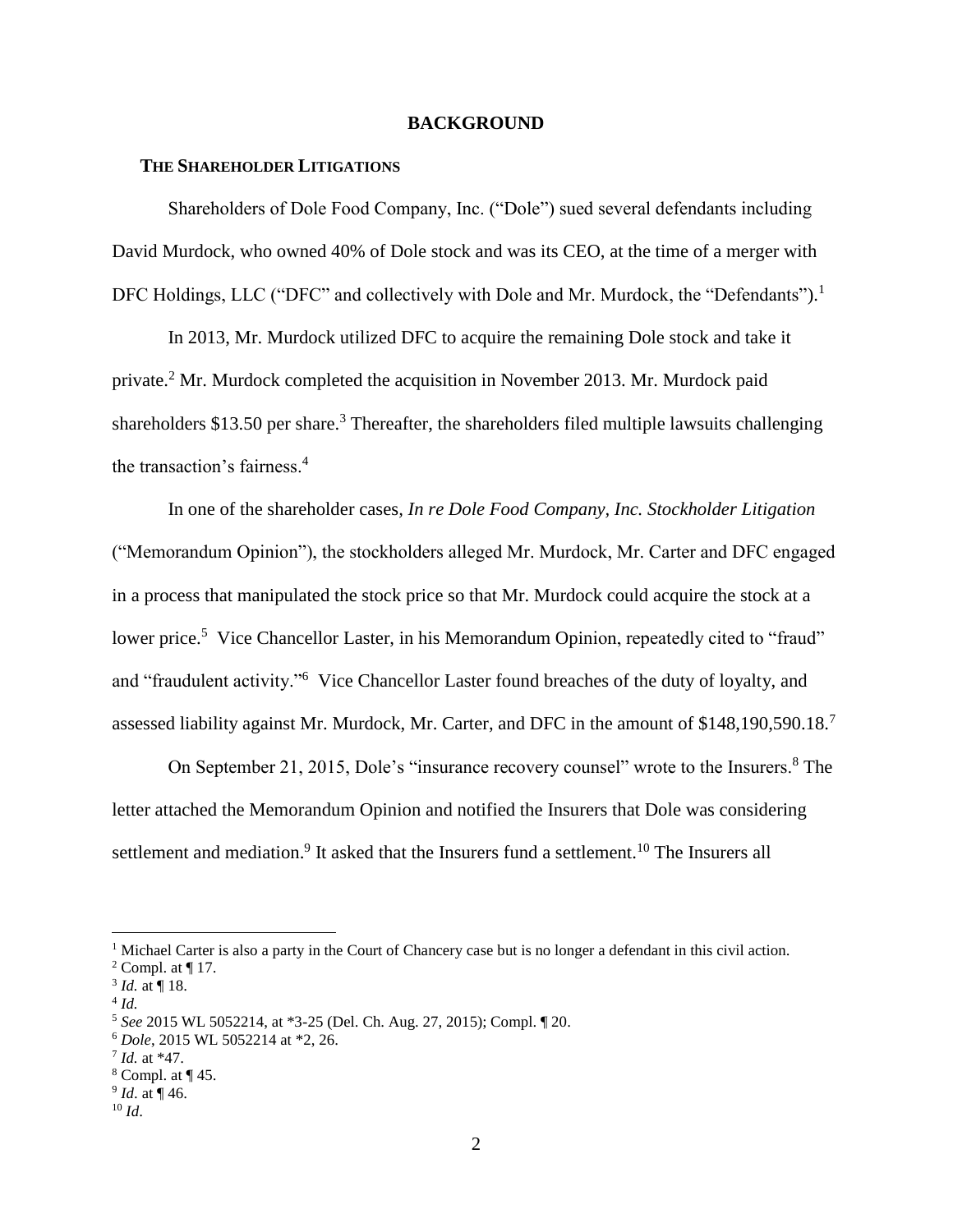responded, citing various potential exclusions and requesting more information from Dole.<sup>11</sup> On October 29, 2015, Dole, Mr. Murdock and Mr. Carter responded.<sup>12</sup> Dole disagreed with one of the Insurers' reservations, and again demanded coverage for the underlying settlement.<sup>13</sup>

On November 5, 2015, Dole signed a term sheet settling the underlying action.<sup>14</sup> On December 7, 2015, the underlying parties signed a formal Stipulation and Agreement of Settlement (the "Settlement").<sup>15</sup> In lieu of an appeal, the parties settled for 100% plus interest.<sup>16</sup> Mr. Murdock agreed to pay the settlement on the Defendants' behalf. Vice Chancellor Laster approved the settlement on February 10, 2016 (the "Order and Final Judgment").<sup>17</sup> The Settlement caused the Chancery Court action to be dismissed with prejudice.<sup>18</sup>

The Defendants contend that they kept the Insurers informed as to the progress of the negotiations and provided copies of drafts of term sheets.<sup>19</sup> The Defendants also state that none of the Insurers asked to participate in the settlement negotiations or objected to or commented on any of the settlement terms.<sup>20</sup> On February 26, 2016, Dole's counsel wrote to the Insurers, seeking indemnification for the Settlement.<sup>21</sup> The Insurers did not object to the Settlement or appeal the Order and Final Judgment in the Chancery Court.<sup>22</sup> On January 13, 2016, prior to the Chancery Court's approving the Settlement, the Insurers filed this civil action.

 $\overline{a}$ 

 $18$  *Id.* at ¶ 6.

<sup>&</sup>lt;sup>11</sup> *See id.* Ex. 12 (Letter from Federal Insurance Company); Ex. 13 (Letter from Arch Insurance Company); Ex. 14 (Letter from Liberty International Underwriters); Ex. 15 (Letter from Continental Insurance Company); Ex. 16 (Letter from Navigators Insurance Company); Ex. 17 (Letter from RSUI Indemnity Company); Ex. 18 (Letter from Berkley Insurance Company).

<sup>12</sup> *Id.* Ex. 19.

<sup>13</sup> *See id.*

<sup>14</sup> Compl. ¶ 51.

<sup>15</sup> *Id*. at ¶ 57.

<sup>16</sup> Mot. at 31.

<sup>&</sup>lt;sup>17</sup> Compl., Ex. 3 at 13.

<sup>&</sup>lt;sup>19</sup> Affidavit of Pamela M. Woods ("Woods Aff."),  $\P$ [6-8.

<sup>20</sup> *Id*., ¶¶ 14-18.

<sup>21</sup> Pls.' Compl. ¶ 59.

<sup>22</sup> Woods Aff., ¶¶ 18, 20.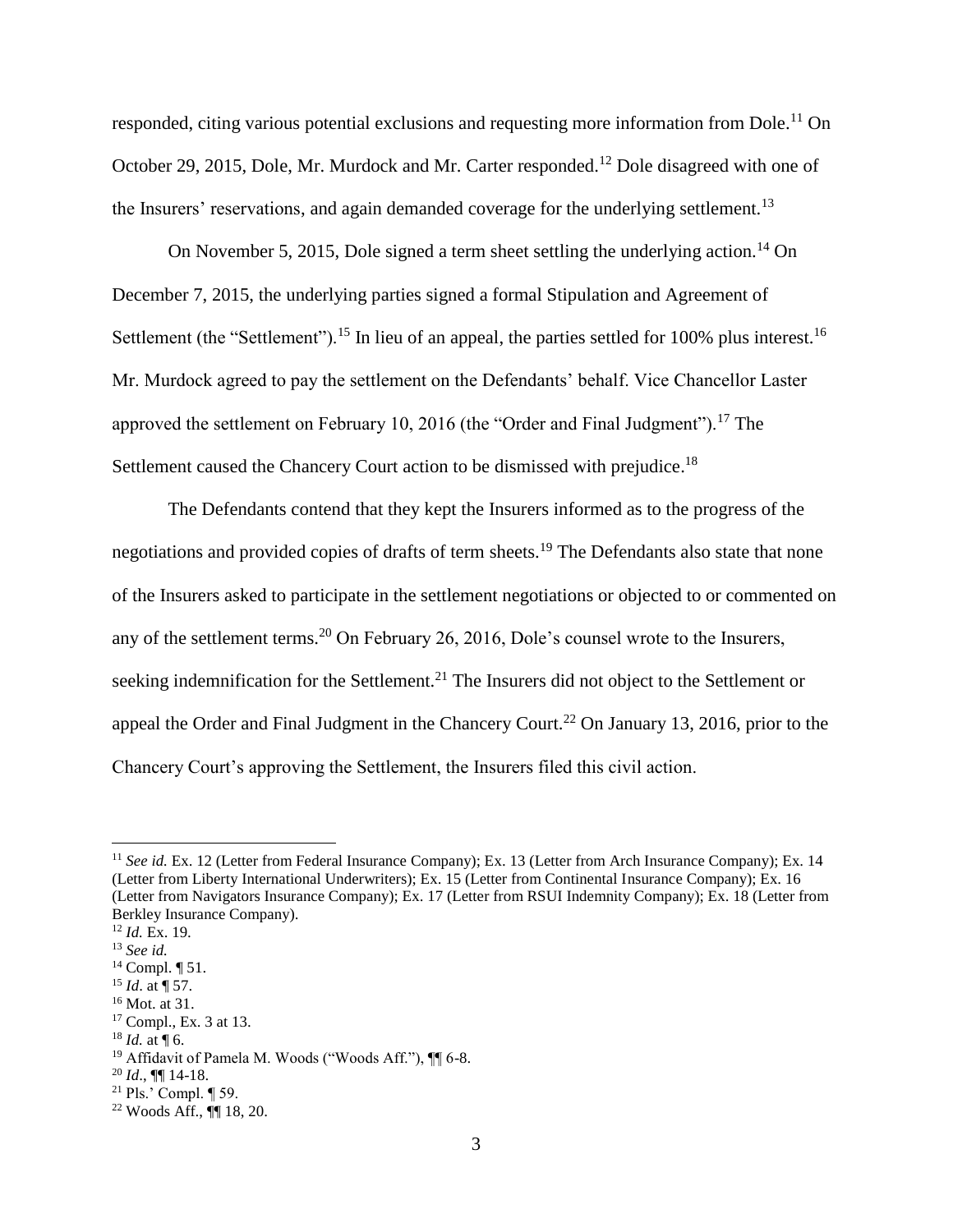On December 9, 2015, suit was filed against Dole and Mr. Murdock in United States District Court for the District of Delaware—*San Antonio Fire & Police Pension Fund v. Dole Food Co., Inc., No.* 1:15-CV-01140 (D. Del.)(the "San Antonio Action").<sup>23</sup> The Defendants state that Dole gave the Insurers notice of the San Antonio Action.<sup>24</sup> The Insurers responded over a six-month period as to their respective coverage positions.<sup>25</sup> According to the Defendants, the Insurers took the same coverage positions with respect to the San Antonio Action as were taken in the Memorandum Opinion.<sup>26</sup>

In October 2016, the Delaware District Court scheduled an Alternative Dispute Resolution teleconference in the San Antonio Action.<sup>27</sup> The Defendants notified the Insurers of this teleconference.<sup>28</sup> The San Antonio Action plaintiffs then approached the Defendants about mediation, and the parties discussed the timing of such a mediation and potential mediators.<sup>29</sup>

The Defendants scheduled a teleconference to discuss the potential mediation with the Insurers.<sup>30</sup> During this teleconference, the Defendants stated to the Insurers that the Defendants thought it would be beneficial to mediate the San Antonio Action.<sup>31</sup> The Defendants purported to identify potential mediators that had been previously discussed with the plaintiffs and asked the Insurers for input.<sup>32</sup> The Insurers provided some feedback on potential mediators but none objected to the mediation or to using Judge Layn Phillips as a mediator.<sup>33</sup>

<sup>26</sup> *Id*.

 $\overline{a}$ 

 $^{28}$  *Id.* 

- <sup>32</sup> *Id*.
- <sup>33</sup> *Id*.

<sup>23</sup> Woods Aff., ¶ 23.

<sup>24</sup> *Id.,* ¶ 24.

<sup>25</sup> *Id.,* ¶¶ 24, 26-28, 31, 37.

<sup>27</sup> Affidavit of Alexander K. Mircheff ("Mircheff Aff."), ¶3.

<sup>29</sup> *Id.,* ¶ 4.

<sup>30</sup> *Id.,* ¶¶ 5-6. <sup>31</sup> *Id.*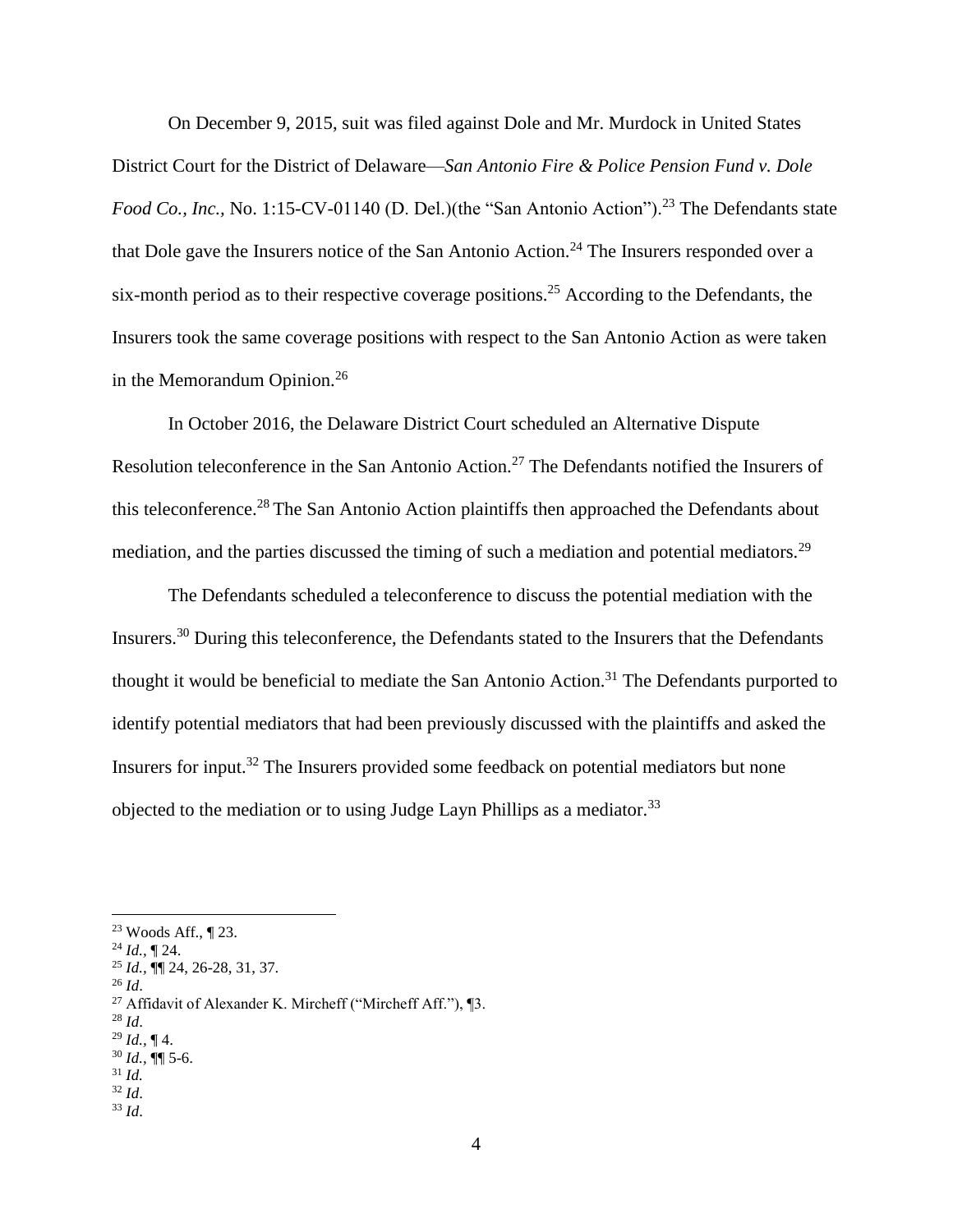Arch and Liberty asked the Defendants to provide who was the Defendants' damages expert and a damage assessment report during the teleconference.<sup>34</sup> The Defendants refused to provide this information, claiming that it was work product or attorney-client privileged information and if it was disclosed to non-defending insurers it could be argued that the Defendants waived these privileges.<sup>35</sup>

The Defendants relayed to the Insurers the mediation dates.<sup>36</sup> Once each Insurer signed a Mediation Confidentiality Agreement required by the mediator, the Defendants provided the mediation briefs to the Insurers.<sup>37</sup> According to the Defendants, only Arch and Liberty attended the mediation and the other Insurers received telephonic updates.<sup>38</sup>

After the mediation, the Defendants told the Insurers that the Defendants had provisionally agreed to terms of a term sheet (the "Term Sheet").<sup>39</sup> The Term Sheet was subject to the approval of Dole's board of directors within ten business days.<sup>40</sup> The Defendants asked the Insurers to confirm that the Insurers would contribute to the settlement reached in the Term Sheet.<sup>41</sup> The Defendants also provided the Insurers with information requested in the November 2016 teleconference—damage analyses by Dole's consulting expert—and asked them to let the Defendants know if they needed any additional information.<sup>42</sup> According to the Defendants, none of the Insurers requested additional information.<sup>43</sup>

<sup>35</sup> *Id*.

 $\overline{a}$ 

<sup>37</sup> *Id*. <sup>38</sup> *Id.,* ¶ 38.

- <sup>40</sup> *Id*.
- <sup>41</sup> *Id*.

<sup>34</sup> Woods Aff., ¶ 30.

<sup>36</sup> *Id.,* ¶ 32-35.

<sup>39</sup> *Id.,* ¶ 39.

<sup>42</sup> *Id.,* ¶ 41.

<sup>43</sup> *Id.,* ¶ 42.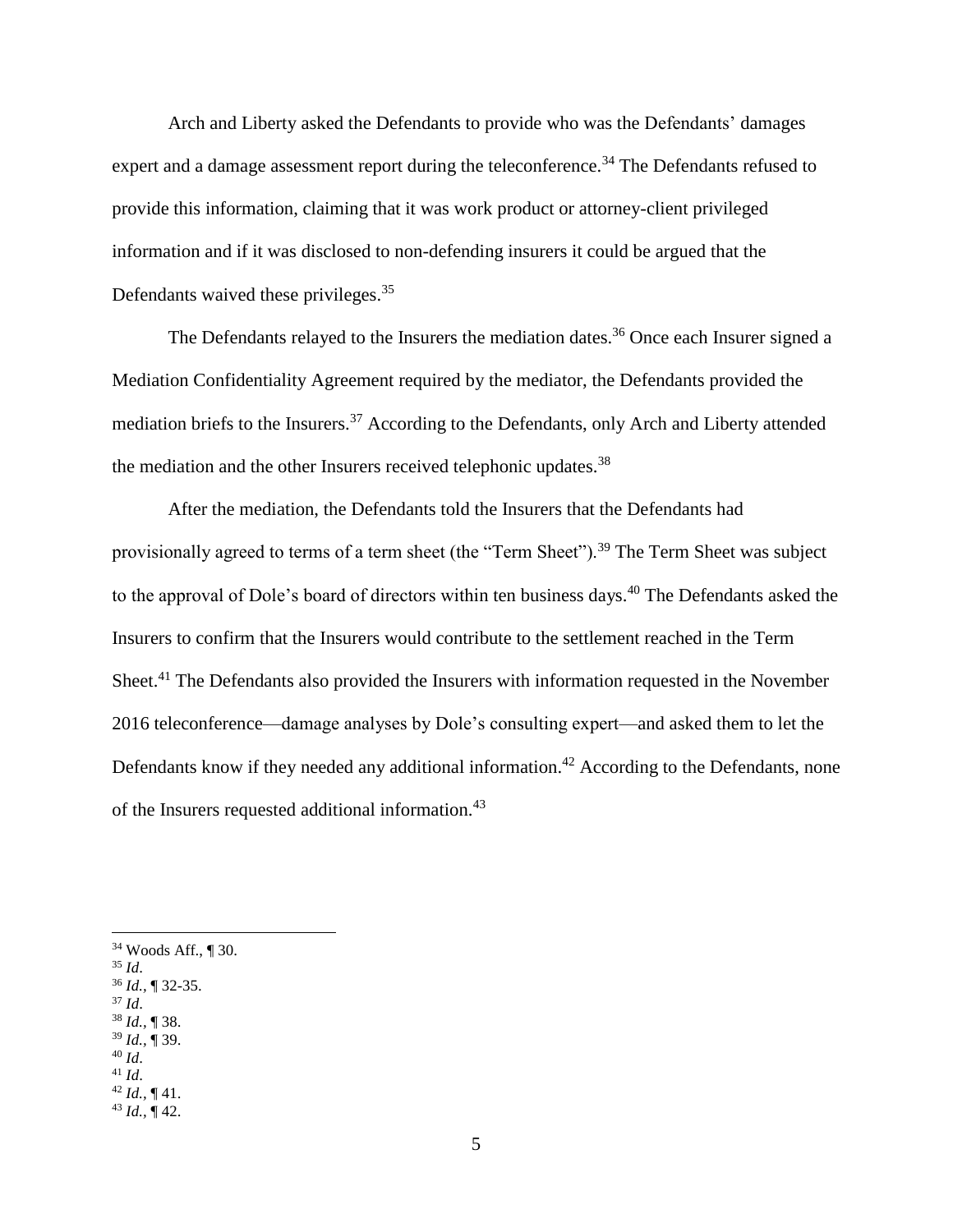The Insurers each responded to the request that it contribute to fund the settlement.<sup>44</sup> The Insurers did not fund the settlement.<sup>45</sup> The Defendants negotiated a final settlement (the "San Antonio Settlement") with the San Antonio Action plaintiffs.<sup>46</sup> The Delaware District Court entered a Judgment Approving Class Action Settlement, finding that the settlement was "in all respects, fair, reasonable, and adequate to the Settlement Class."<sup>47</sup>

The Insurers did not provide prior written consent for (i) the Settlement or (ii) the San Antonio Action Settlement.

#### **THE INSURANCE POLICIES**

Dole had insurance policies (the "Insurance Policies") with Arch Insurance Company; Liberty Mutual Insurance Company; Continental Casualty Insurance Company; Navigators Insurance Company; RSUI Indemnity Company; and Berkeley Insurance Company (collectively, "Insurers"). The Insurers provided Doles' overall package of Directors and Officers Liability insurance coverage.<sup>48</sup> All policies are in excess of, and follow form to, Axis Insurance Company's Primary Policy and two, non-party, excess carriers: National Union Fire Insurance Company and Federal Insurance Company.<sup>49</sup> Dole is a Delaware corporation.<sup>50</sup> DFC is a Delaware LLC.<sup>51</sup>

The Insurance Policies are claims-based insurance for the directors, officers, and corporate liability. This Order will only address those portions of the Insurance Policies relevant to this decision on the Bad Faith Counterclaim.

 $\overline{a}$ 

<sup>47</sup> *Id.,* Ex. G.

<sup>50</sup> *Id.* at ¶ 16.

<sup>44</sup> *Id.,* ¶ 44.

<sup>45</sup> *Id*.

<sup>46</sup> Mircheff Aff*.*, ¶ 10.

<sup>48</sup> Plaintiffs' Amended Complaint for Declaratory Relief ("Compl.") ¶ 21.

<sup>49</sup> *Id.*

 $51$  *Id.* at  $\P$  17.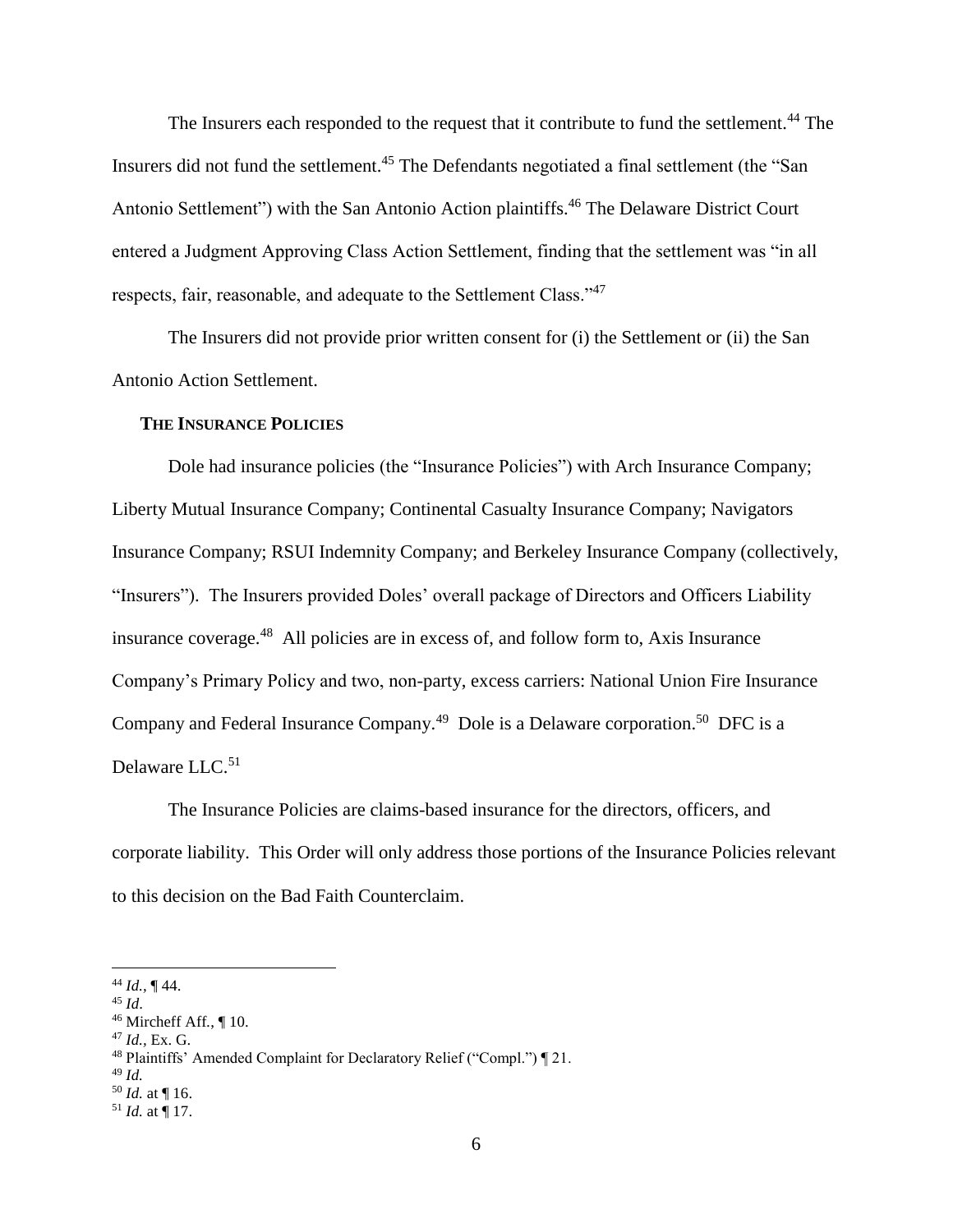The Insurance Policies contained a provision requiring that the Insured received the Insurers' written consent before action is taken (the "Written Consent Provision"). The Written Consent Provision states: "The Insureds shall not admit any liability, settle, offer to settle, stipulate to any judgment or otherwise assume any contractual obligation with regard to any Claim or Insured Inquiry without the Insurer's prior written consent, which shall not be unreasonably withheld."<sup>52</sup>

The Insurance Policy also contained a provision that required the Insureds to cooperate with the Insurers (the "Cooperation Clause"). The Cooperation Clause states:

The Insurer shall have the right and shall be given the opportunity to effectively associate with the Insureds in the investigation, defense and settlement, including but not limited to the negotiation of a settlement, of any Claim that appears reasonably likely to be covered in whole or in party hereunder. . . . The Insureds shall provide the Insurer with all information, assistance and cooperation which the Insurer reasonably requests and shall do nothing that may prejudice the Insurer's potential or actual rights of recovery with respect to Loss paid; provided the failure of one Insured Individual to comply with this provision shall not impair the rights of any other Insured Individual under this Policy.<sup>53</sup>

In the Endorsement No. 3 to the Primary Policy, Exclusion IV.A.6 was replaced—

Section V.6. As replaced, Exclusion IV.A.6 (the "Fraud Exclusion") reads as follows:

The Insurer shall not be liable for Loss on account of any Claim: ... based upon, arising out of or attributable to:

a. Any profit, remuneration or financial advantage to which the Insured was not legally entitled; or

b. Any willful violation of any statute or regulation or any deliberately criminal or fraudulent act, error or omission by the Insured;

if established by a final and non-appealable adjudication adverse to such Insured in the underlying action.

 $52$  Motion, Ex. 1 (the old provision stated: Insureds shall not settle any Claim, select any defense counsel, incur any Defense Costs, admit or assume any liability, stipulate to any judgment without the Insurer's prior written consent, which shall not be unreasonably withheld, or otherwise assume any contractual obligation. The Insurer shall not be liable for any settlement, Defense Costs, assumed obligation, admission or stipulated judgment to which it has not consented or for which the Insureds are not legally obligated"). <sup>53</sup> *Id.*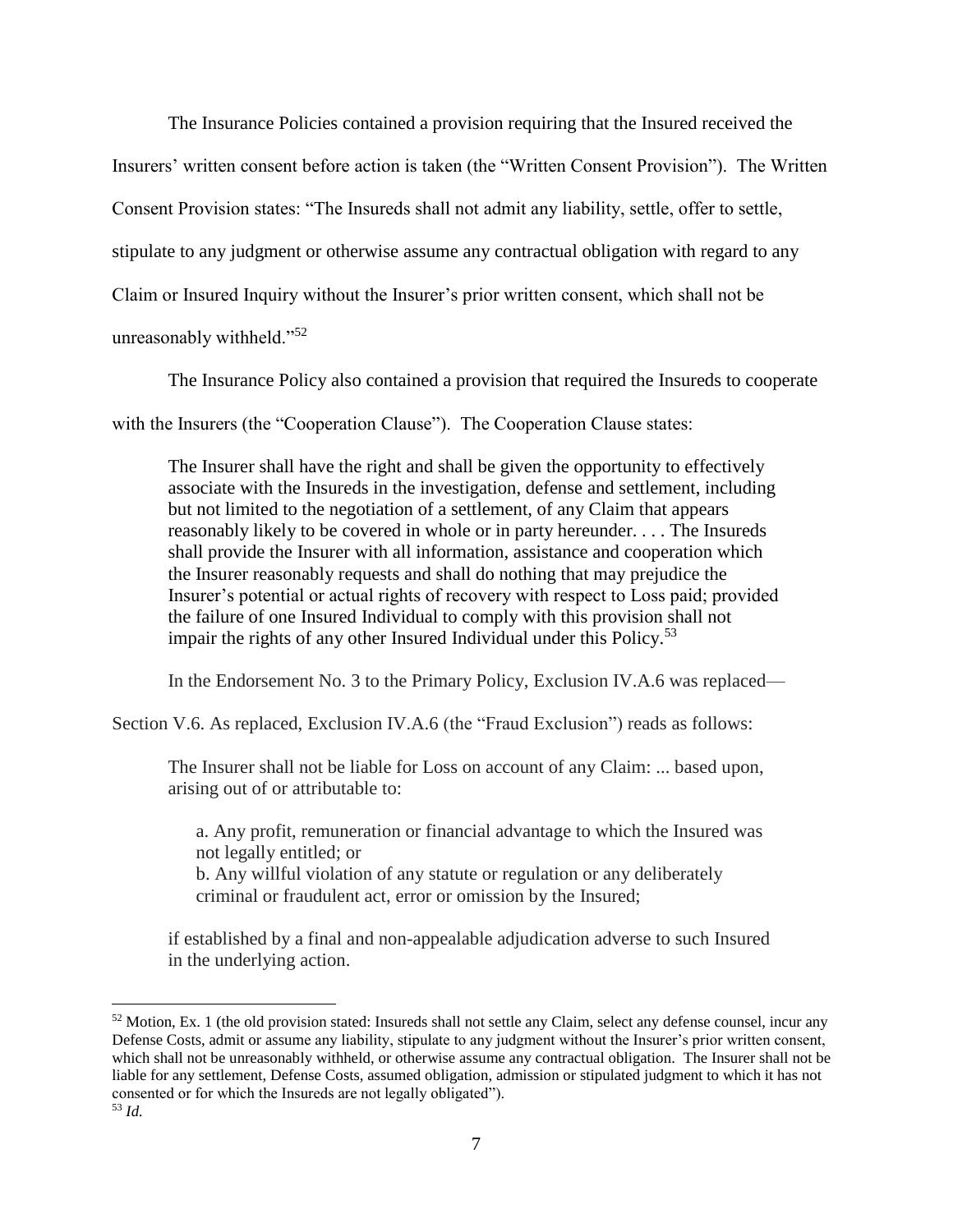## **PROCEDURAL BACKGROUND**

On January 13, 2016, prior to the Chancery Court's approving the Settlement, the Insurers filed this Declaratory Judgment action. The parties stipulated to dismiss the Insurers' claims against DFC, because DFC, is not an insured under any of the policies.<sup>54</sup> The Insurers filed an Amended Complaint for Declaratory Judgment (the "Amended Complaint") on April 8, 2016.

The Amended Complaint alleges facts regarding the stockholders' settlement.<sup>55</sup> In the Amended Complaint, the Insurers seek a declaratory judgment that the Insureds "cannot use proceeds to pay for the fruits of their own fraud."<sup>56</sup> The Amended Complaint seeks: (i) declaratory judgment concerning coverage for the *Stockholder Action*; and (ii) declaratory judgment concerning rights to subrogation.<sup>57</sup>

The Defendants filed their amended answer, affirmative defenses, and counterclaims (the "Counterclaims") on April 18, 2017. The Defendants assert five counterclaims. In Counterclaim 1, the Defendants argue that the Insurers breached the Policies by refusing to pay for the Settlement. In Counterclaim 2, the Defendants contend that the Insurers breached the Policies by refusing to pay for the San Antonio Settlement. In Counterclaim 3, the Defendants claim that the Insurers breached the implied covenant of good faith and fair dealing in denying coverage for the Settlement and the San Antonio Settlement (the "Bad Faith Counterclaim"). Specifically, the Defendants allege that the Insurers acted in bad faith by, among other things, artificially and narrowly interpreting the Policies, asserting grounds to avoid coverage that the Insurers know are

<sup>54</sup> *Arch Ins. Co. v. Murdock*, 2016 WL 7414218, at \*2 (Del. Super. Dec. 21, 2016).

<sup>55</sup> *Id.*

<sup>56</sup> Compl. ¶ 1.

<sup>57</sup> *Id.* ¶¶ 66-74. On April 28, 2016, the Insureds filed a Motion to Dismiss. On December 21, 2016, the Court granted in part and denied in part the Motion to Dismiss. The Court found that: (1) there is an actual controversy between the Insurers and the Insureds for coverage of the Stockholder Action; but (2) under Delaware or California choice of law, the Insurers cannot subrogate against the Insured. *See Murdock*, 2016 WL 7414218, at \*4-8.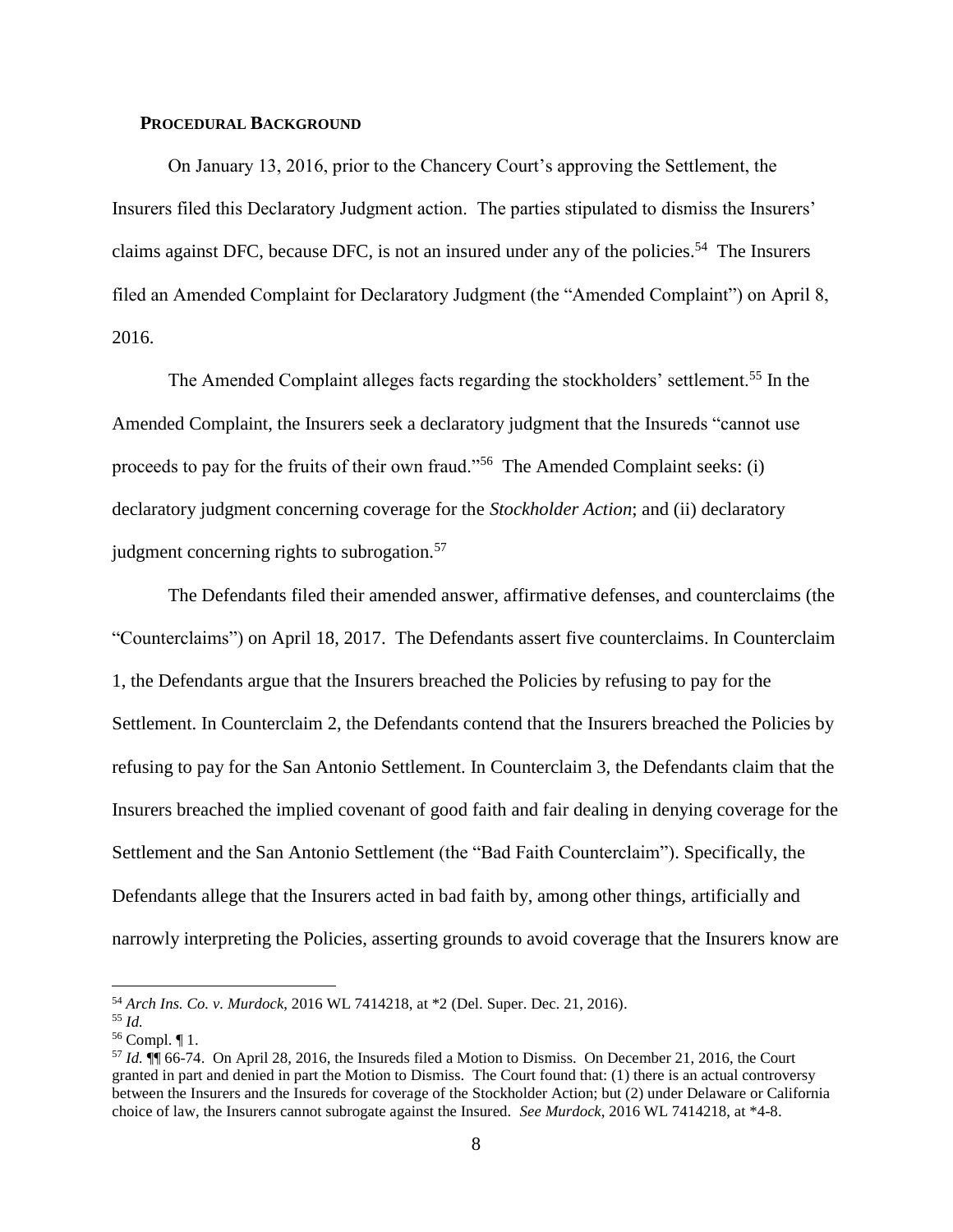contrary to law and policy, and failing to inquire into bases that that would support the Defendants' claims for indemnification. In Counterclaim 4, the Defendants allege that the Insurers committed fraud because the Insurers never had any intention of fulfilling its obligations under the Policies. So, the Defendants assert that the Defendants are entitled to recover punitive damages. Finally, Counterclaim 5 is for a claim for fraud in the inducement.

All of the insurance carriers answered the Counterclaims. The insurance carriers assert many of the reasons for disclaiming coverage in the Amended Complaint as affirmative defenses in the insurance carriers' answers to the Counterclaims.<sup>58</sup>

## **LEGAL STANDARD**

The standard of review on a motion for summary judgment is well-settled. The Court's principal function when considering a motion for summary judgment is to examine the record to determine whether genuine issues of material fact exist, "but not to decide such issues."<sup>59</sup> Summary judgment will be granted if, after viewing the record in a light most favorable to a nonmoving party, no genuine issues of material fact exist and the moving party is entitled to judgment as a matter of law.<sup>60</sup> If, however, the record reveals that material facts are in dispute, or if the factual record has not been developed thoroughly enough to allow the Court to apply the

<sup>58</sup> On March 1, 2018, the Court partially granted insurance carriers Arch Insurance Company's, Liberty Mutual Insurance Company's, Continental Casualty Insurance Company's, Navigators', RSUI's, and Berkley Insurance Company's motion for summary judgment (the "First MSJ"), dismissing Counterclaim 5 with prejudice. *Arch Ins. Co. v. Murdock*, 2018 WL 1129110 (Del. Super. Mar. 1, 2018). The Court also held that it could not grant summary judgment on (i) the Defendants' violation of the Written Consent Provision because the Insurers had not shown that the Insurers suffered sufficient prejudice, (ii) the Defendants' violation of the Cooperation Clause because there were genuine issues of material facts about whether there was a substantial breach of the Cooperation Clause, and (iii) the Bad Faith Counterclaim because the parties had not fully developed the record and genuine issues of material fact remained. *Id*. at \*16. The Court found that the Defendants did not obtain prior written consent from the Insurers to the Settlement or the San Antonio Action Settlement. The Court did not grant summary judgment on the issue of consent because the Insurers failed to show prejudice and whether prior written consent was unreasonably withheld. *Id*. at \*13.

<sup>59</sup> *Merrill v. Crothall-American Inc.*, 606 A.2d 96, 99-100 (Del. 1992) (internal citations omitted); *Oliver B. Cannon & Sons, Inc. v. Dorr-Oliver, Inc.*, 312 A.2d 322, 325 (Del. Super. 1973). <sup>60</sup> *Id.*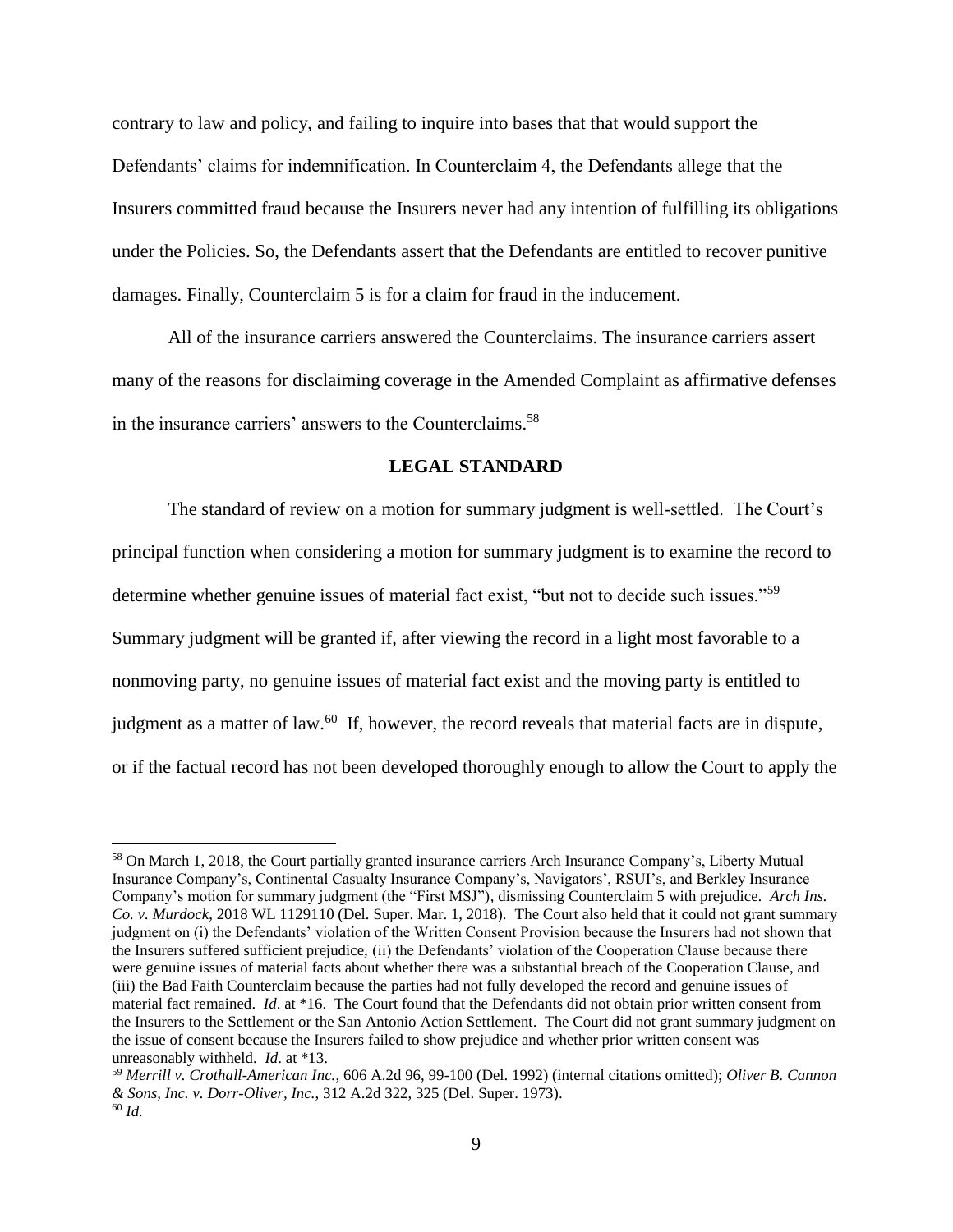law to the factual record, then summary judgment will not be granted.<sup>61</sup> The moving party bears the initial burden of demonstrating that the undisputed facts support his claims or defenses.<sup>62</sup> If the motion is properly supported, then the burden shifts to the non-moving party to demonstrate that there are material issues of fact for the resolution by the ultimate fact-finder.<sup>63</sup>

# **DISCUSSION**

Through the Insurers' Motion, the Insurers seek summary judgment, in part, as to the Bad Faith Counterclaim. Upon review of the record in this civil action and the arguments at the Hearings, the Court holds that no genuine issues as to material facts are in dispute and that the Insurers are entitled to judgment as a matter of law on the Bad Faith Counterclaim.

Under Delaware law, the claimant bears the burden of proof for a bad faith claim.<sup>64</sup> The claimant must show that the insurer lacked "reasonable justification" to deny the coverage to the insured.<sup>65</sup> The relevant question is "whether at the time the insurer denied liability, there existed a set of facts or circumstances known to the insurer which created a bona fide dispute and therefore a meritorious defense to the insurer's liability." <sup>66</sup> "Where the issue to be tried is one of disputed fact, the question of bad faith refusal to pay should not be submitted to the jury unless it appears that the insurer did not have reasonable grounds for relying upon its defense to liability."<sup>67</sup>

<sup>61</sup> *See Ebersole v. Lowengrub*, 180 A.2d 467, 470 (Del. 1962); *see also Cook v. City of Harrington*, 1990 WL 35244 at \*3 (Del. Super. Feb. 22, 1990) (citing *Ebersole*, 180 A.2d at 467) ("Summary judgment will not be granted under any circumstances when the record indicates . . . that it is desirable to inquire more thoroughly into the facts in order to clarify the application of law to the circumstances.").

<sup>62</sup> *See Moore v. Sizemore*, 405 A.2d 679, 680 (Del. 1970) (citing *Ebersole*, 180 A.2d at 470).

<sup>63</sup> *See Brzoska v. Olsen*, 668 A.2d 1355, 1364 (Del. 1995).

<sup>64</sup> *Bennett v. USAA Cas. Ins. Co.*, 158 A.3d 877, ¶ 13 (Del. 2017).

<sup>65</sup> *Enrique v. State Farm Mut. Auto. Ins. Co.*, 142 A.3d 506, 511 (Del. 2016).

<sup>66</sup> *Casson v. Nationwide Ins. Co.,* 455 A.2d 361, 369 (Del. Super. Ct. 1982).

<sup>67</sup> *Id.*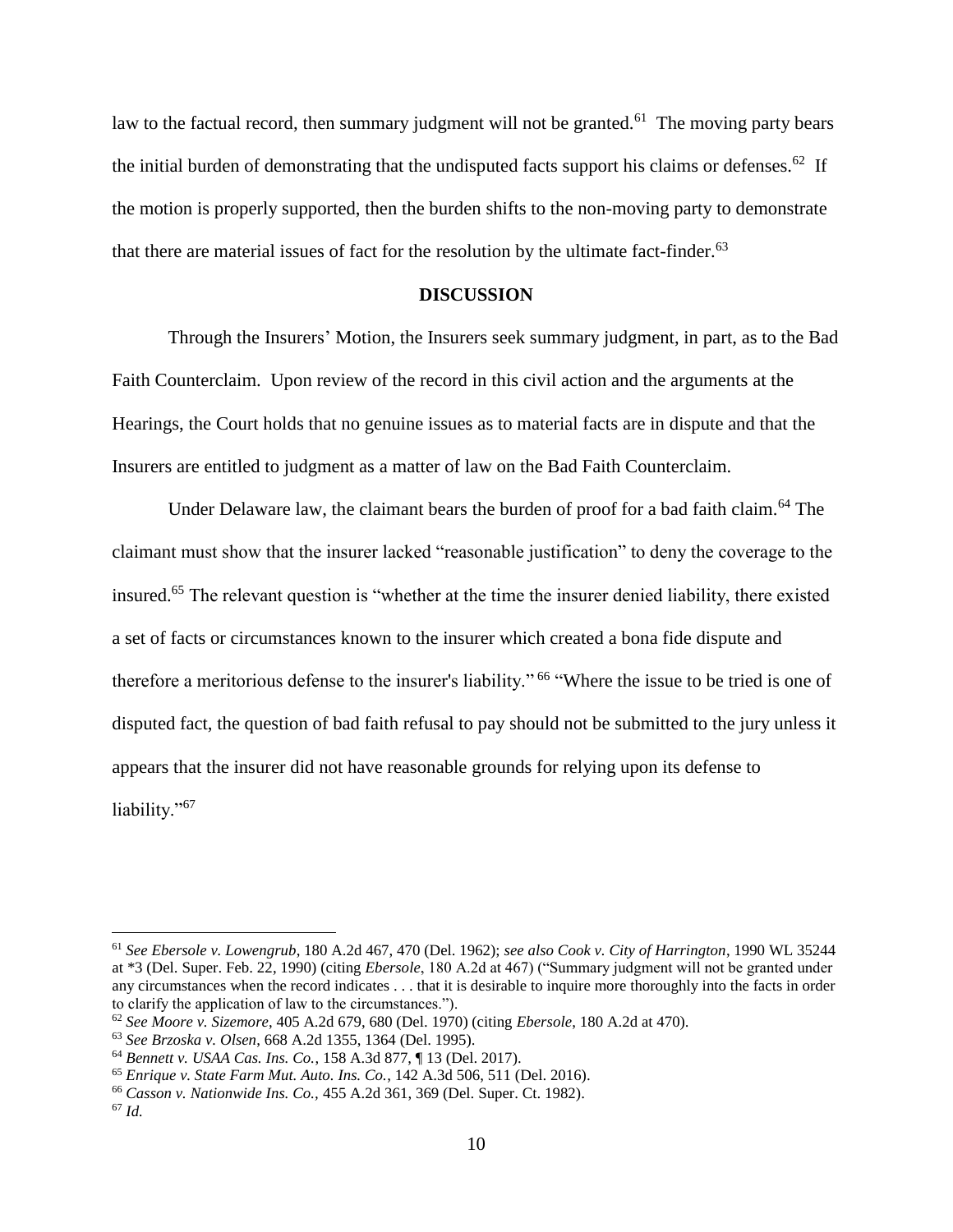Here, the Insurers' advanced a number of well-reasoned arguments for denying the coverage to Insureds—e.g., the Fraud Exclusion and failure to comply with the Written Consent Provision and/or the Cooperation Clause. This litigation will eventually resolve whether the Insurance Policies will provide indemnification for the Settlement and the San Antonio Settlement. Upon the facts presented in this civil action, the Court finds that the Insureds were not denying coverage or seeking a declaratory judgment as to coverage in bad faith.

The Defendants contend that the Insurers acted in bad faith because the Insurers applied California law as a default without conducting a more thorough choice of law analysis. The Defendants support their arguments with deposition excerpts from various agents of the Insurers regarding their due diligence regarding the Fraud Exclusion.

But, applying California law as a default, while incorrect, was reasonable. The Insurers issued the Insurance Policies to Dole which was headquartered in California, and the Insurance Policies were negotiated by California brokers on the insured's behalf, and included California amendatory endorsements. The determination of what law applies to the Insurance Policies is a very sophisticated analysis. Prior to the Court's decision in this civil action, the Court is aware of only one other written decision by a court on the issue of which law applies to directors  $\&$ officer's liability insurance policies. In addition, while it may have ended up being wrong, the Insurers' determination that the Memorandum Opinion constituted a "final and non-appealable adjudication" adverse to the Defendants was rational when made.

The Court also feels that the parties focus too much on the Fraud Exclusion as it relates to the Bad Faith Counterclaim. In addition to the Fraud Exclusion, the Insurers asserted other viable reasons for denying coverage—the failure of the Insureds to comply with (i) the Written Consent Provision; and (ii) the Cooperation Clause. Moreover, the Insurers quickly moved to

11